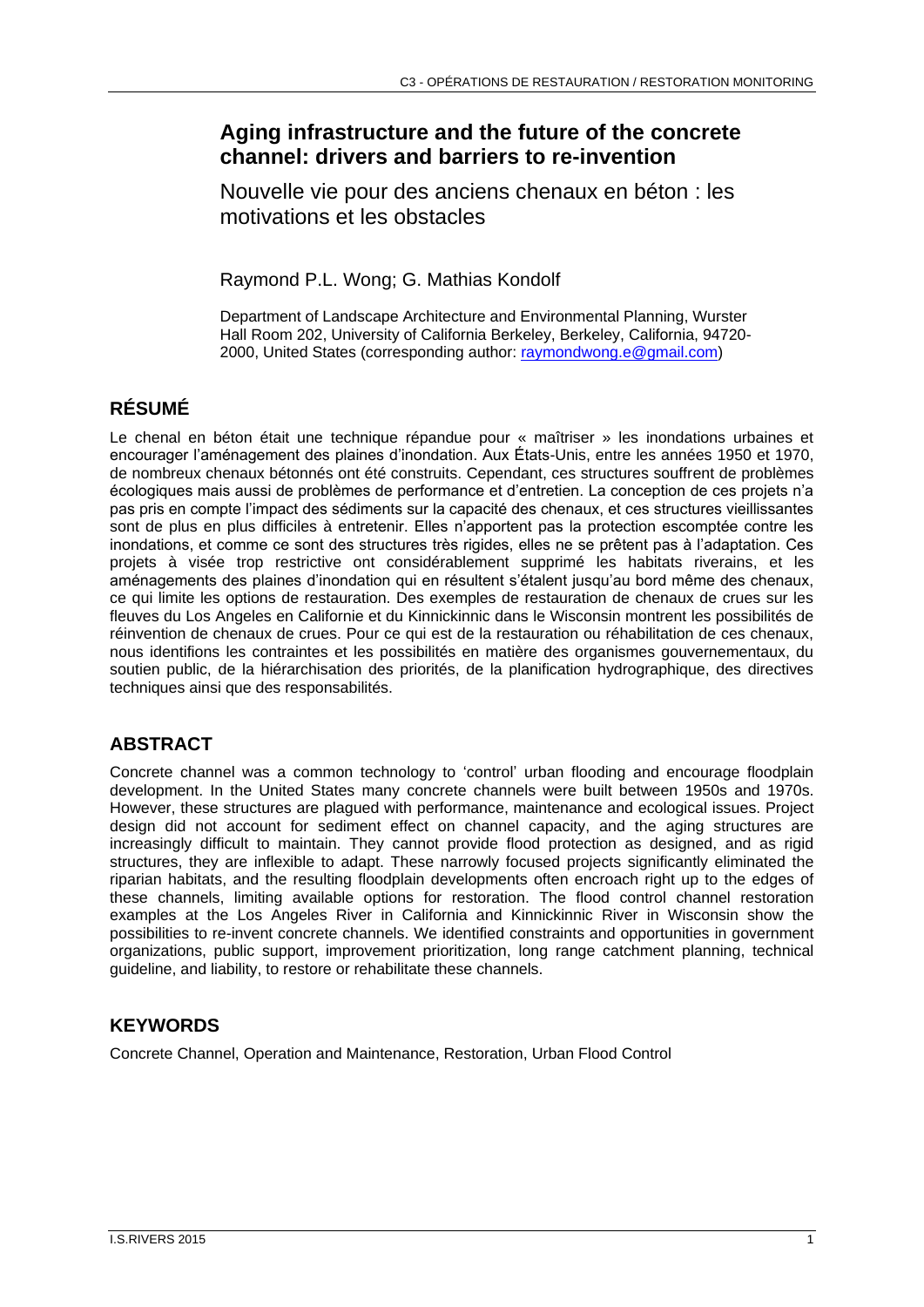# **1 CONCRETE CHANNELS IN THE UNITED STATES: STATUS AND FUTURE**

Concrete channels are intended to maximize flow velocity, minimize required channel area, and minimize required maintenance. Concrete channel were widely embraced as a promising solution to "control" floods and increase floodplain development in urban areas. The U.S. Army Corps of Engineers (USACE) is responsible at the federal level for flood control, under the Flood Control Act of 1936, which requires a cost-benefit analysis for project feasibility evaluation. Cost-benefit analysis has been problematic. For example, in the San Francisco Bay region (Wong and Kondolf 2015, in prep), many projects were justified based on "land enhancement" benefits, that is, the value of property that could legally be developed on the floodplain or former marshland next to the channel because of the flood protection – even though the development was environmentally destructive and increased residual risk. Rising environmental awareness in the 1970s reduced public support for flood control projects, such that at the federal level there was no major USACE flood control project authorized between 1970 and 1985 (Carter and Stern 2010).

There are over 4800 km of flood control structures (levees and channels) in California. Many of these are legacy concrete channels. Rivers managers in California and throughout the nation are now facing the difficult choice on reinventing versus maintaining these aging infrastructures. At a conference on the Future of the Concrete Channel (University of California Berkeley, 2013), practitioners, managers, and researchers shared ideas and experiences, and explored options for the concrete channel from multiple perspectives, yielding the findings summarized here.

# **2 CONCRETE CHANNEL PERFORMANCE AND MAINTENANCE ISSUES**

The promises of reliable flood control and low maintenance are repeatedly tested. Concrete channels provide some level of flood reduction, but there are notable cases of performance failure due to faulty design assumptions and maintenance requirements beyond the capabilities of the local sponsors.

One such example is the Corte Madera Creek, which drains 72 km<sup>2</sup> catchment to San Francisco Bay. Severe flooding in the 1950s prompted construction of earth and concrete flood control channels in 1960s and early 1970s. The project channel capacity was exceeded in 1982, 1983 and 1986, and forensic investigations indicated that the original design underestimated sediment transport and deposition effects on channel roughness, resulting in an overly optimistic estimate of channel capacity. Since the concrete channel were designed with 0.3 m freeboard under supercritical flow, higher channel roughness results in subcritical flow and overtops channel banks.

Typically local agencies are responsible for channel operation and maintenance. Although these channels were constructed assuming low maintenance, structural deterioration, sediment deposition, in-channel vegetation, habitat destruction, floodplain development, and conflicting permitting requirements introduced significant management burdens. Contra Costa County, California, estimated over \$2.4 billion dollars is needed for infrastructure replacement, in addition to annual operation and maintenance cost. In the Kinnickinnic River in Milwaukee, numerous concrete slab structures have failed, costing around \$250,000 in each repair, in addition to ongoing sediment and vegetation maintenance along the channels and wood debris removal at culverts. Of nine USACE flood control channels in San Francisco Bay region reviewed by Wong and Kondolf (2015, in prep), none of these project were fully maintained with respect to channel sedimentation, and most do not provide the design flood protection level. Urban development right to the bank edge limits access to channel maintenance and future reinvention opportunities.

# **3 REINVENTING CONCRETE CHANNELS**

One of the most notable concrete channel in the United States is the Los Angeles River in Southern California. The 82 km long river drains a 2250 km<sup>2</sup> catchment from San Fernando Valley to San Pedro Bay. After severe flooding in the late 19th and early 20th centuries, a concrete channel system was constructed in 1959 (USACE 2013). Hailed at its completion as an engineering masterpiece, it eliminated many km of habitat and open space now lacking in the overbuilt urban landscape. In 2013, USACE proposed to restore 18 km of the Los Angeles River near Glendale to provide floodplain expansion and hydrologic connections. The selected Alternative 20 (with strong local support) will cost \$1.08 billion, of which 46% is real estate cost funded by the local agencies. Despite this significant cost, the project is expected to increase community value, and enhance ecological and water quality.

The Milwaukee Metropolitan Sewerage District (MMSD) plans to remove 3.2 km of concrete channel in Kinnickinnic River to provide social, ecological, and public safety benefits. The approved alternative plan in 2009 included purchasing 83 homes near the river. MMSD started purchasing homes through voluntary sales in 2010, and concrete channel removal and new channel construction is underway.

These two examples showed that while the option to restore concrete channels to "natural" channels is promising to reinvent concrete channels, there are significant challenges such as right of ways, permitting,